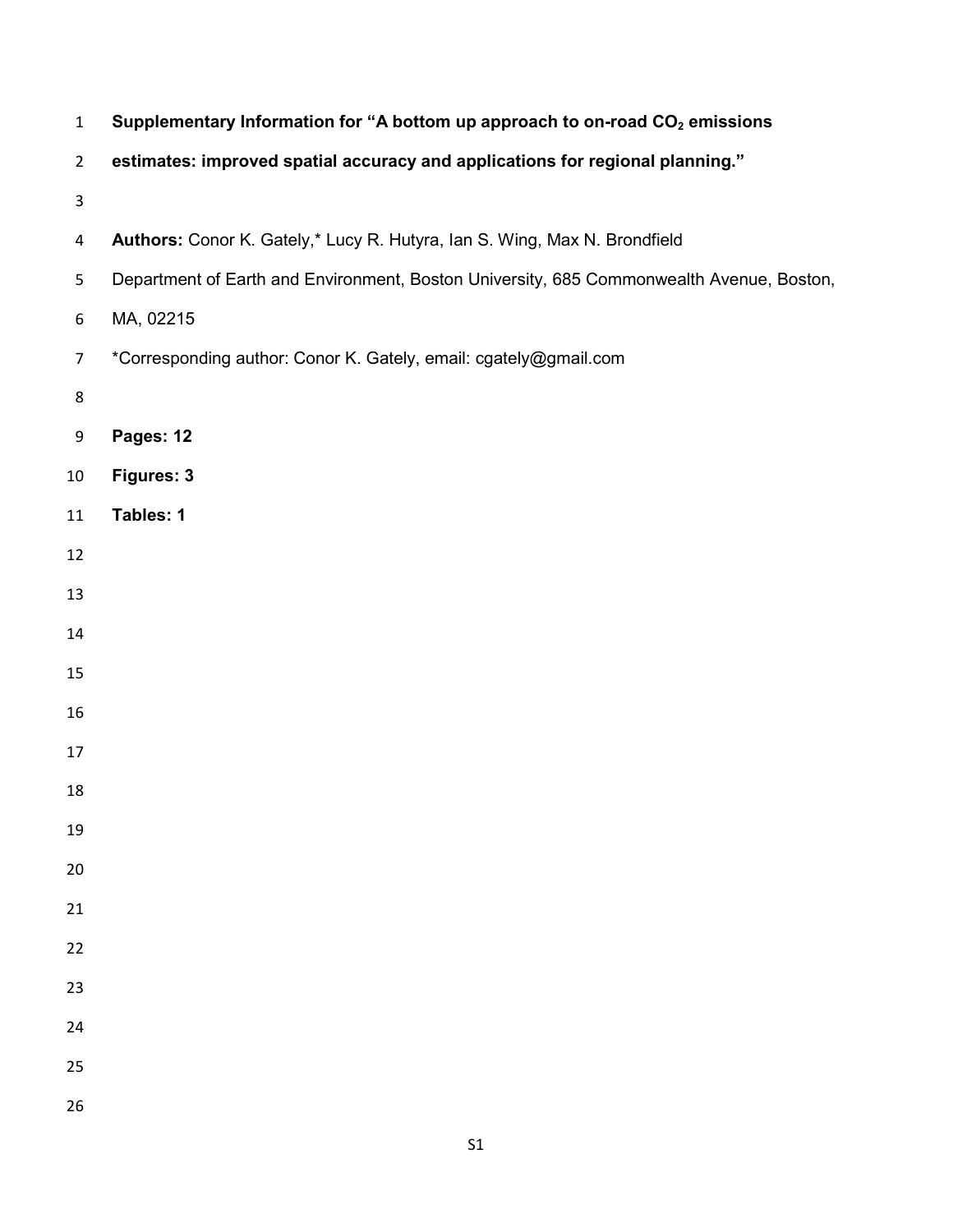## **Supporting Information**

All data used in this study are publically available, with sources as indicated in the references

section. Gridded results of our HPMS-based model are available for download at

4 http://people.bu.edu/lrhutyra/Data.html or from the corresponding author directly, as comma-

5 delimited files containing emissions estimates at  $1 \text{km}^2$  and 0.1 degree grid scales.

- All figures and spatial data were projected using the NAD1983 State Plane Massachusetts
- Mainland FIPS 2001 Lambert Conformal Conic Projection.
- 

### **1. Detailed Methodology of HPMS-based on-road CO2 emissions model**

## **Calculate VMT by functional class and county**

The HPMS is a national database managed by the Federal Highway Administration (FHWA) that contains data on annual average daily traffic volumes (AADT) and centerline mileage for all Federal-Aid roads and most other major and minor roads. We obtained annual VMT for each road section in the HPMS by multiplying the average daily traffic volume by the length of the road section in miles and then multiplied by 365 days. The FHWA requires that the AADT values submitted by each state be adjusted prior to submission to take into account both weekday/weekend and seasonal variations in traffic volumes on the road section. Thus the AADT reported in the HPMS reflects an average daily traffic volume for any day in the calendar year, independent of day of the week or month of the year. While this limits the use of the data for analyses at shorter time scales, it allows for a straightforward estimation of annual statistics for each road section without having to account for weekly and monthly variations. The road sections in the HPMS are not geo-coded, and consequently we were not able to assign our annual VMT estimates directly to a map of the road network. However, functional

class and county were available for each road section, with each functional class identified as

urban or rural depending on if the road section passes through a Census Bureau Urbanized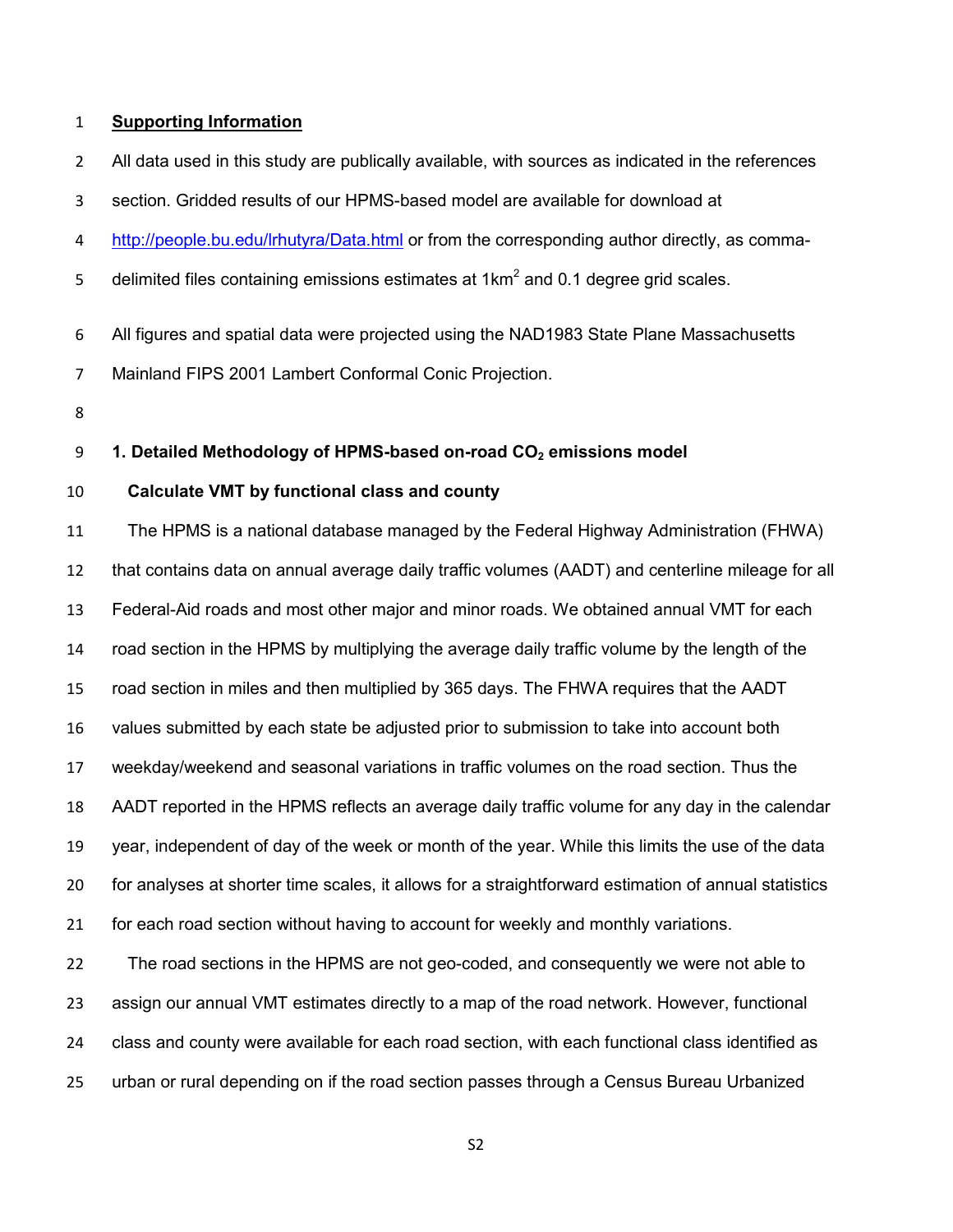Area or Urban Cluster. Therefore we chose to aggregate our roadway-scale VMT to the county 2 scale, stratified by the 12 HPMS functional classes.<sup>1</sup> Since our roadway-scale HPMS data does not include all of the VMT that occurred on local roads it was necessary to use a downscaling approach to account for emissions from these roads. We allocated state-level data from  $FHWA<sup>2</sup>$  on VMT for Rural Minor Collectors and Rural and Urban Local roads to each county using the county's fraction of total state VMT as calculated from the HPMS dataset for each year.

# **Disaggregate VMT by Vehicle Type**

8 As on-road  $CO<sub>2</sub>$  emissions are a product of fuel combustion, and the rate of emissions is a 9 function of fuel type, our intermediate goal was to estimate diesel and motor gasoline fuel consumption for each functional class and county. First we partitioned annual vehicle miles travelled amongst five different vehicle types: passenger cars, passenger trucks (which includes SUVs, vans and pickup trucks), buses, single-unit trucks and combination trucks. State-level data on the distribution of VMT among different vehicle types is available for the years 1993 14 through 1999 and for 2009 and 2010. A comparable national average distribution for the years to present exists as well.<sup>5</sup> However, when we compared the state and national distributions for 1993 through 1999 we observed that Massachusetts had significantly lower fractions of passenger truck and heavy truck VMT across all road types relative to the national average. Since this difference would strongly affect our fuel estimates, we chose to use the state-level data for the available years and to estimate values for the years prior to 1993 and after 1999. For our model years 1999 through 2008 we interpolated linearly between the state-level distributions for 1999 and 2009; for years prior to 1993, we applied the 1993 distribution for all years.

**Estimate fuel consumption by vehicle type, functional class, and county.** 

24 We used the national average fuel economy for each vehicle type for each year<sup>5</sup> to estimate fuel consumption for each roadway functional class, county and year. Fuel consumption was calculated as the quotient of distance travelled and average fuel economy. We assumed all fuel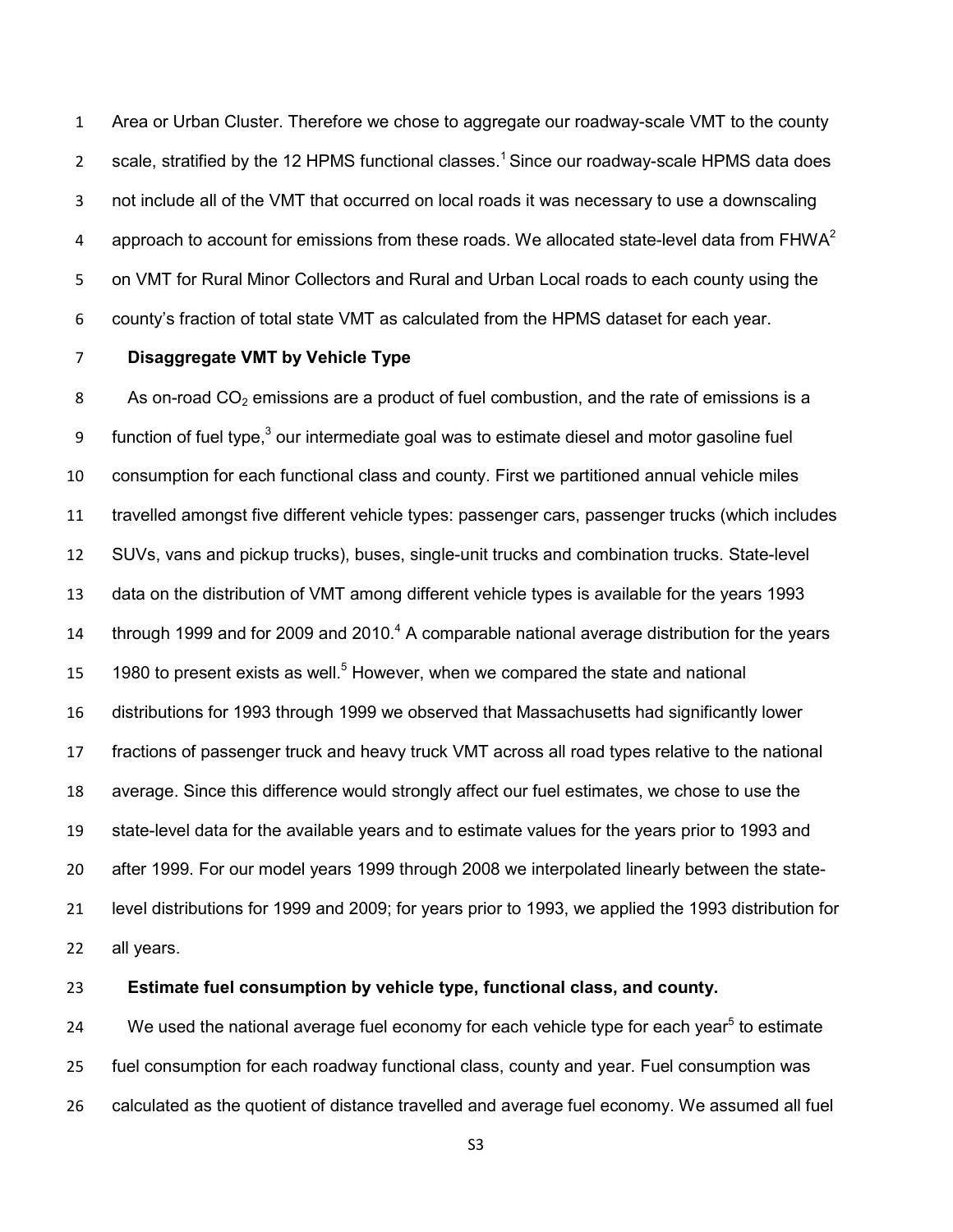consumption by passenger cars and passenger trucks was motor gasoline, all fuel consumption by buses and combination trucks was diesel fuel, and that fuel consumption for single-unit trucks was 23% motor gasoline and 77% diesel fuel. The fuel shares for single-unit trucks were taken as an average value across the study period using reported fuel consumption by medium and heavy vehicles obtained from the 2010 Transportation Energy Data Book.<sup>6</sup> 5

### 6 **Calculate CO2 emissions by functional class and county**

7 We used emissions factors to estimate the  $CO<sub>2</sub>$  emissions produced by the fuel consumption 8 for each vehicle type. Fuel consumption was converted to  $CO<sub>2</sub>$  emissions using the emission 9 factors of 8.91 kg CO<sub>2</sub> per gallon gasoline and 10.15 kg CO<sub>2</sub> per gallon diesel fuel.<sup>3</sup> We then 10 aggregated  $CO<sub>2</sub>$  emissions from both fuels to obtain total emissions for each functional class of 11 road at the county scale.

#### 12 **Assign emissions to road network**

13 To assign emissions to a map of the road network we used the 2009 GIS Road Inventory 14 provided by the Massachusetts Department of Transportation<sup>7</sup> which provides the length and 15 functional class of almost every road section in the state. We recognize that the road network 16 has changed in extent since 1980, but FHWA records for Massachusetts indicate that total 17 centerline mileage increased only 6.9%, from 33,777 in 1980 to 36,105 in 2008.<sup>8</sup> We decided to 18 use the Road Inventory for our analysis, as it is the only geo-referenced dataset that covers all 19 Massachusetts roads. However, we note that the use of this dataset might introduce potential 20 errors due to the allocation of historical emissions across the contemporary road network. 21 To assign  $CO<sub>2</sub>$  emissions to each road we calculated the total centerline mileage of each 22 functional class of road in each county, and then divided our relevant  $CO<sub>2</sub>$  emissions by this 23 mileage to generate average per-mile  $CO<sub>2</sub>$  emissions. These average per-mile emissions were 24 then assigned by functional class and county to the road network for each year in the study 25 period.

### 26 **Aggregate road-level emissions to other spatial scales**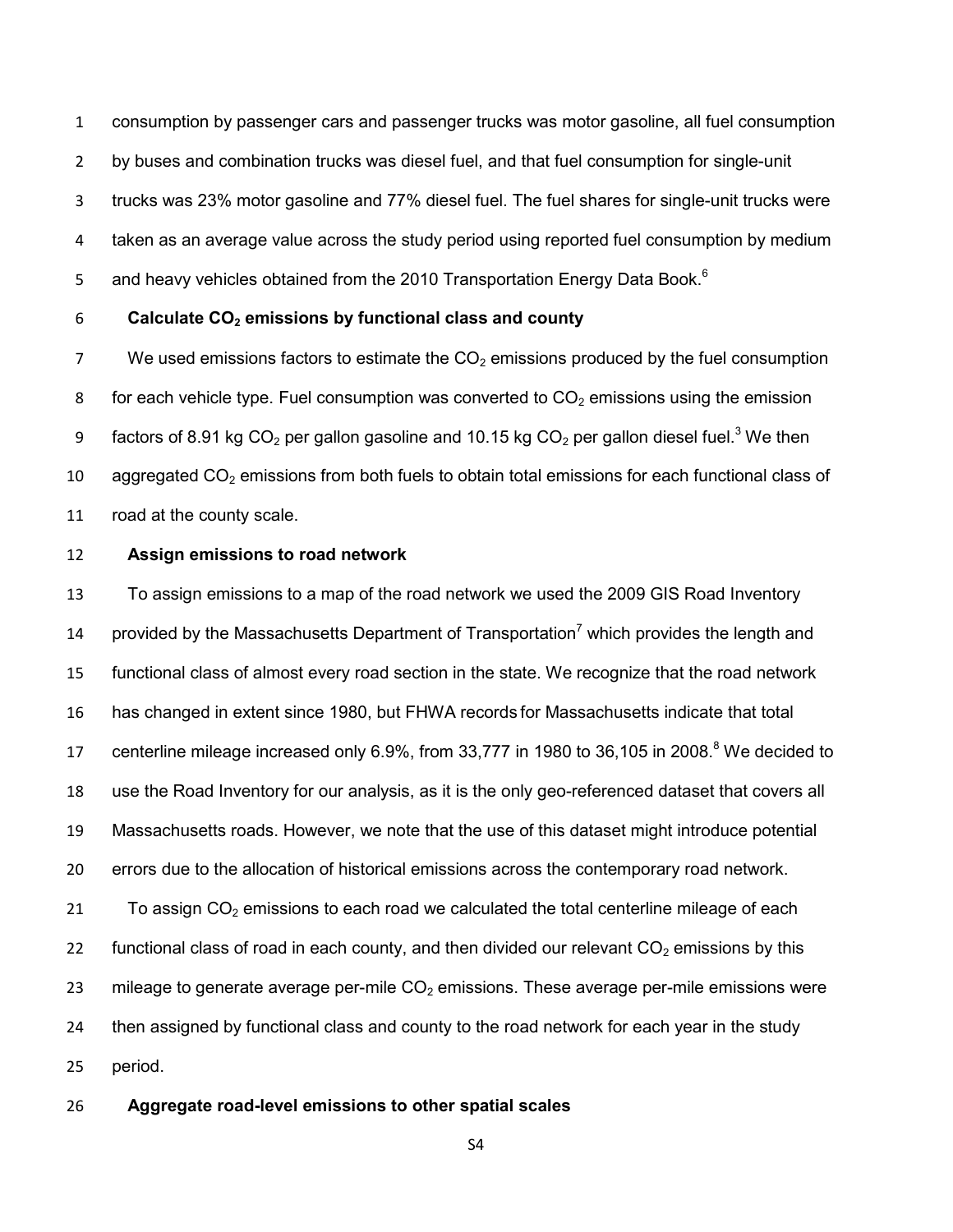| $\mathbf{1}$   | For comparability with other $CO2$ emissions inventories, we aggregated our roadway-scale         |
|----------------|---------------------------------------------------------------------------------------------------|
| $\overline{2}$ | emissions to multiple scales: a 1km x 1km grid, a 0.1 x 0.1 degree grid, and summed to the        |
| 3              | level of local towns. The 1km grid cells provided a high-resolution display of the emissions data |
| 4              | in a gridded format. The 0.1 degree grid aggregation provided for a direct comparison with the    |
| 5              | EDGAR and Vulcan inventory products. The town level data was used in regression analysis of       |
| 6              | the spatial and temporal correlations between emissions and population density, as population     |
| $\overline{7}$ | data for the full time series was only available at the town scale. All figures and spatial data  |
| 8              | were projected in ESRI ArcGIS 10, using the NAD1983 State Plane Massachusetts Mainland            |
| 9              | FIPS 2001 Lambert Conformal Conic Projection.                                                     |
| 10             |                                                                                                   |
| 11             |                                                                                                   |
| 12             |                                                                                                   |
| 13             |                                                                                                   |
| 14             |                                                                                                   |
| 15             |                                                                                                   |
| 16             |                                                                                                   |
| 17             |                                                                                                   |
| 18             |                                                                                                   |
| 19             |                                                                                                   |
| 20             |                                                                                                   |
| 21             |                                                                                                   |
| 22             |                                                                                                   |
| 23             |                                                                                                   |
| 24             |                                                                                                   |
| 25             |                                                                                                   |
| 26             |                                                                                                   |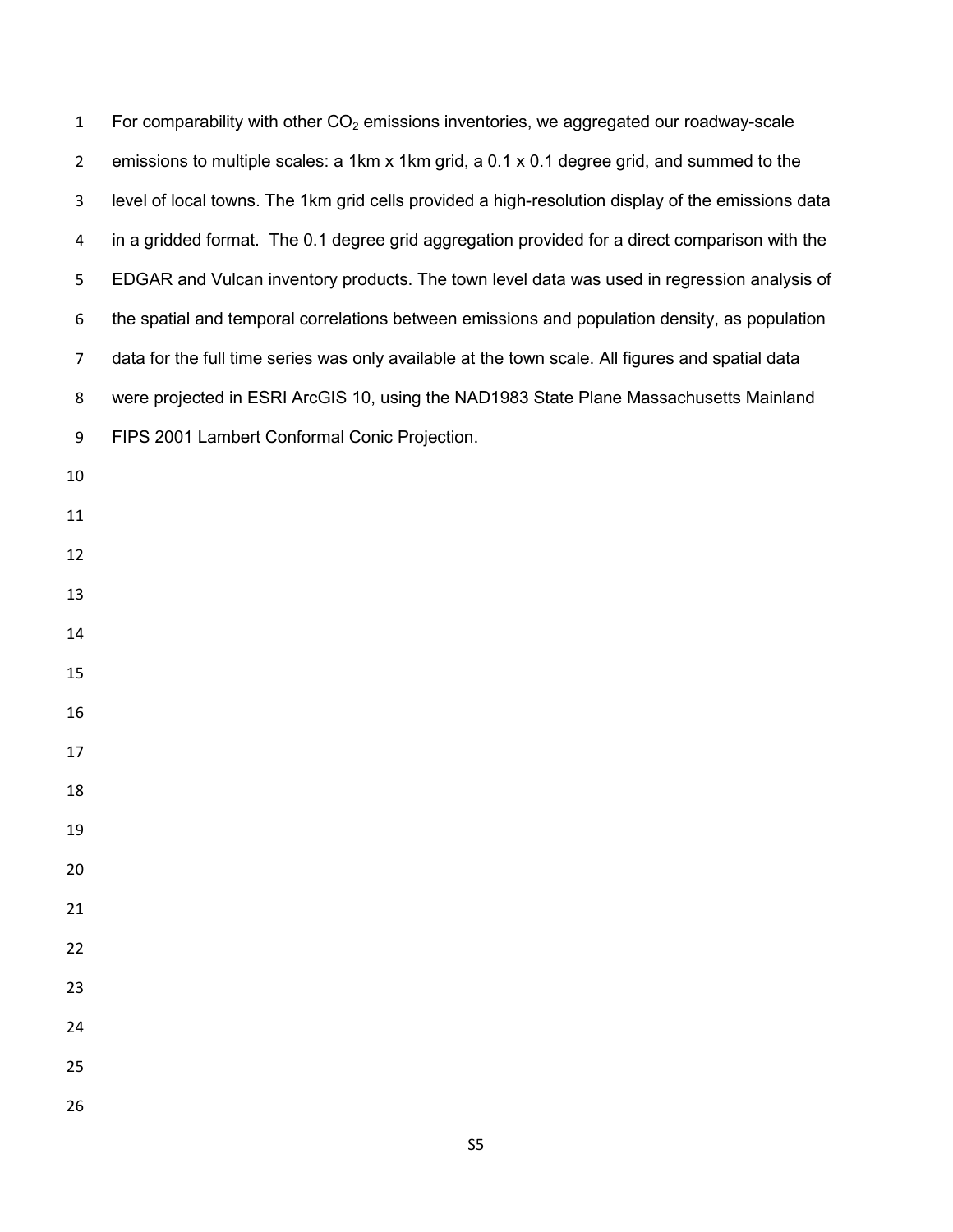- **2. Cell-by-cell comparison of HPMS and Vulcan emissions estimates for 2002**
- 



**Figure S1.** Percent differences between HPMS model CO<sub>2</sub> estimates and Vulcan Product estimates for the year 2002, at 0.1 degree grid scale. Values calculated as: (HPMS – Vulcan) / HPMS \*100; positive values indicate grid cells where HPMS estimates exceed Vulcan estimates. White grid cells indicate cells where Vulcan reports zero emissions. This is a result of 8 bthe re-gridding process used by Vulcan to transform the original 10km<sup>2</sup> gridded results to the 0.1 9 degree grid.<sup>8</sup> Note that the HPMS model produces higher emissions estimates than Vulcan in urban areas, whereas the opposite is true in more rural or less populated areas.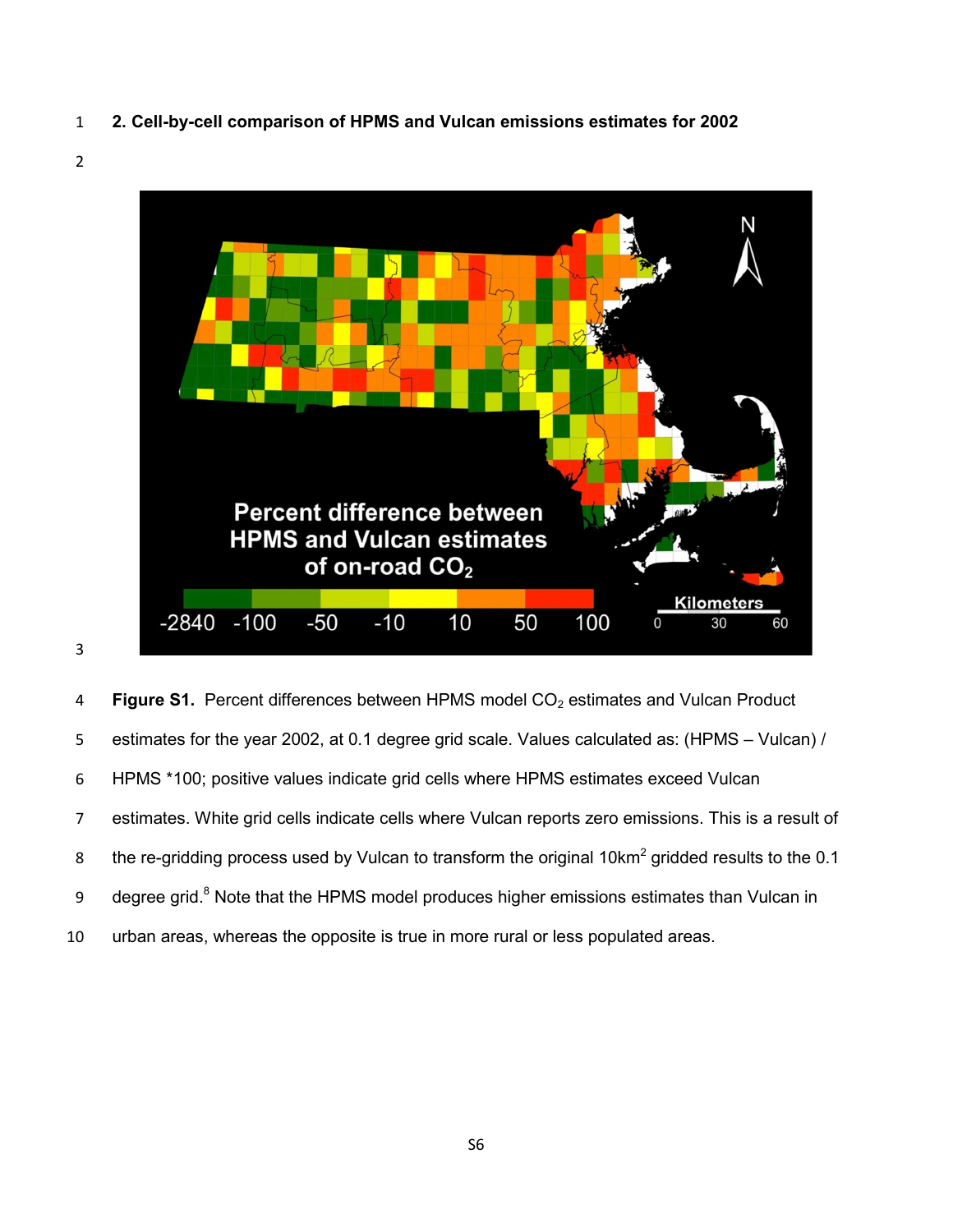

**Figure S2.** Absolute difference in estimates of tons CO2 per square kilometer between HPMS and Vulcan. Positive values indicate cells where our HPMS model predicts higher CO2 emissions than the Vulcan Product. The spatial distribution of raw difference between the two models is similar to that of the percent difference, with HPMS producing higher estimates in urban areas relative to Vulcan (north central, north eastern and south eastern areas), and Vulcan producing higher emissions estimates in rural areas (western regions and parts of south central and south eastern areas).

- 
- 
- 
-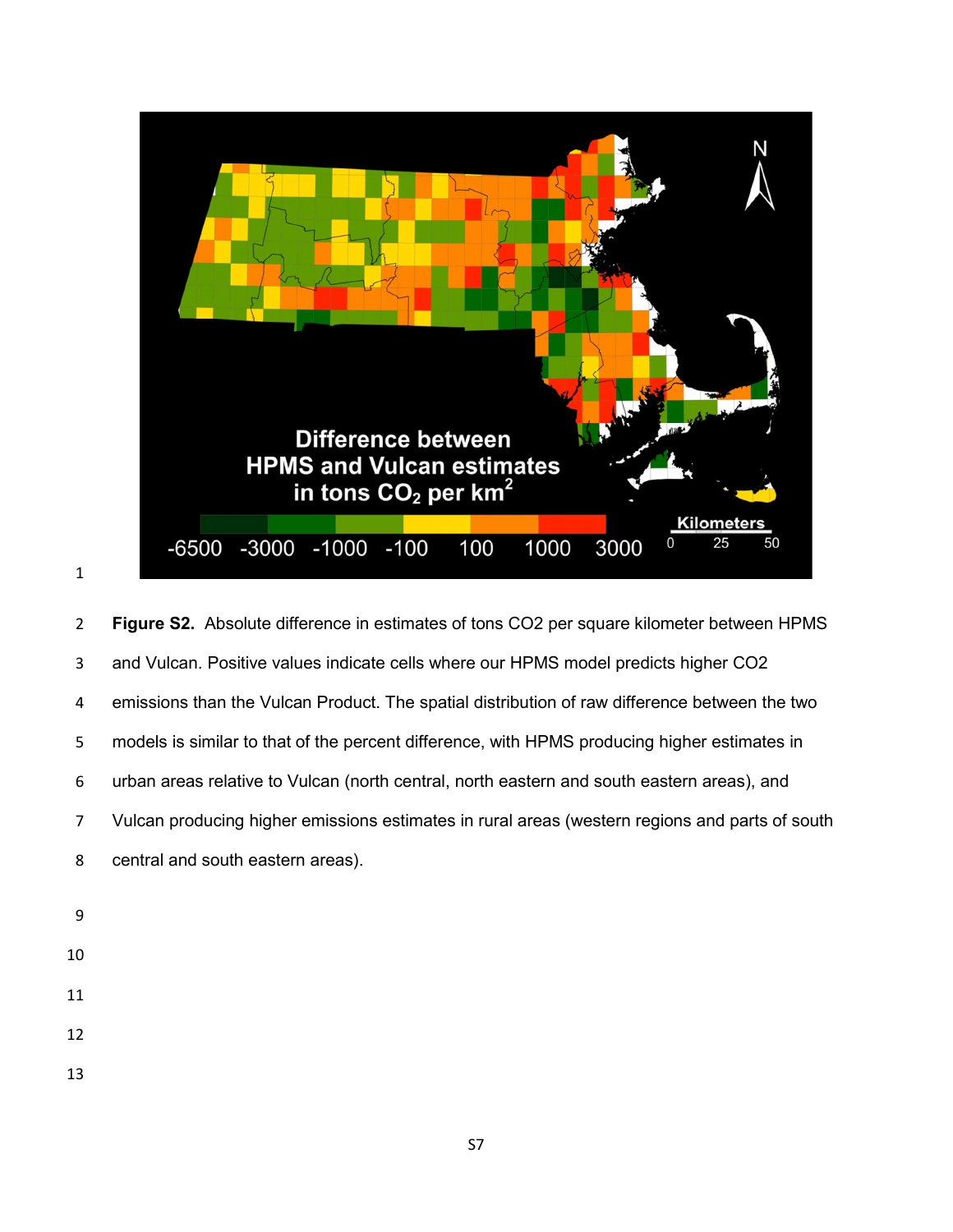#### **Uncertainty Estimates**

The uncertainty associated with annual average daily traffic (AADT) values reported in HPMS is characterized by the confidence intervals and precision levels reported in Chapter 6 of 4 the HPMS Field Manual.<sup>10</sup> These confidence intervals vary by functional class, and take the form of a combined confidence interval and precision level in the form of A-B, where is A is the probability that the value falls within B percent of the true value. For example a reported uncertainty of 90-10 would mean that 90 percent of the time the reported value will be within 10% of the true value.

However, as each functional class of road has a different confidence interval and precision level associated with its AADT estimates, these cannot be directly combined into an overall estimate of the uncertainty in AADT for the whole HPMS data set. To standardize this 12 uncertainty, Mendoza et al.<sup>11</sup> converted each HPMS confidence interval / precision level into one-sigma percent uncertainties as quoted below:

*"…the stated confidence interval and precision level were combined into a single estimate of uncertainty as follows:* 

16  $U_x = V_x / S_x$ 

*Where Ux is the uncertainty percent value associated with road type; Vx is the percent variation from the true value for road type (10 for 90-10); and Sx is the number of standard deviations within a normal distribution that is within variation of the true value for road type ("90" for 90- 10)."* 

#### *Source: Mendoza et al.<sup>11</sup>*

Using this method Mendoza et al. estimate one-sigma percent uncertainties for Rural Interstates and Rural Principal Arterials of ±3.04%, for Rural Minor Arterials of ±6.08%, and for all other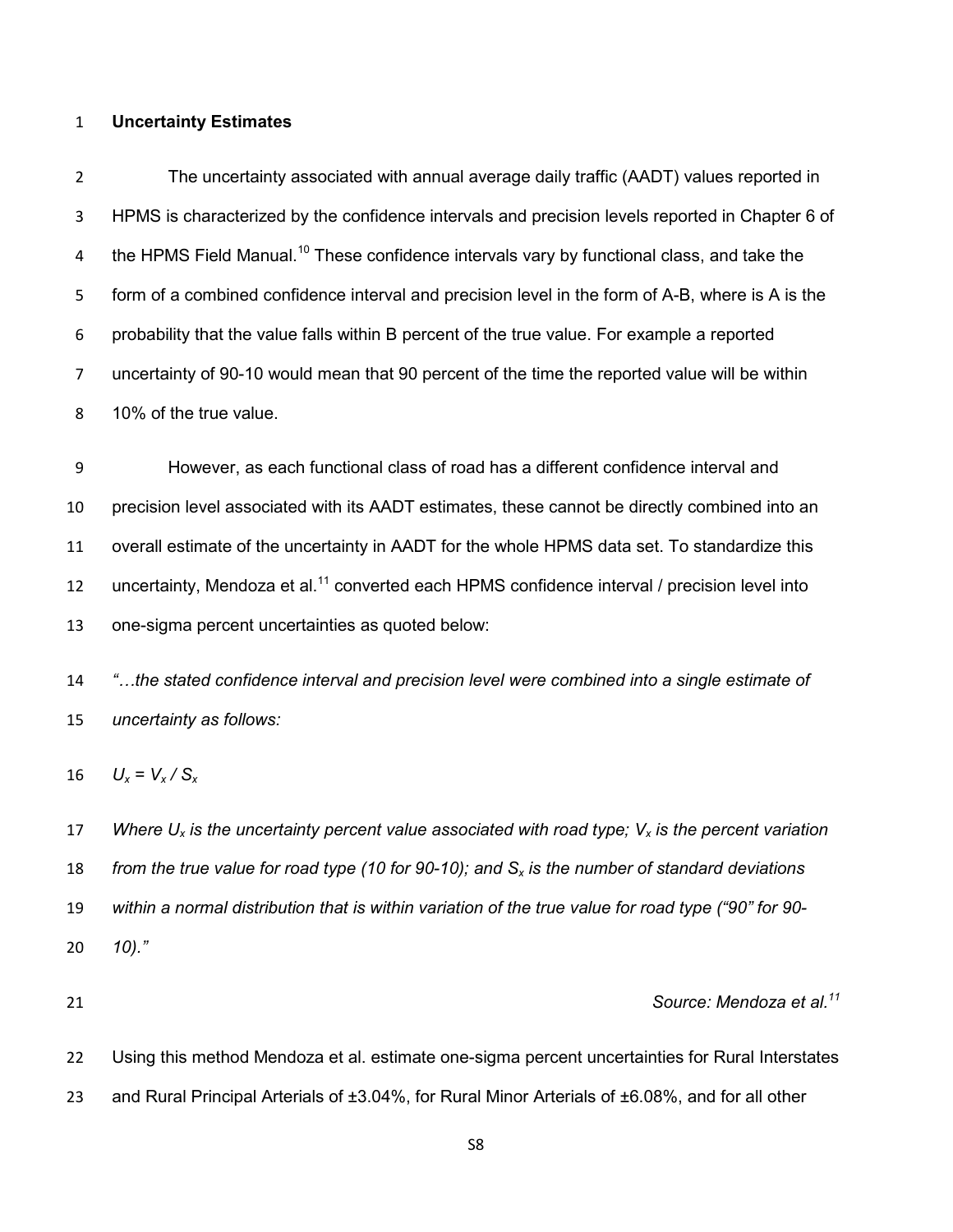1 functional classes of road of ±7.8%. These are one standard deviation percent uncertainties, 2 which represent roughly a 68.3% confidence interval. To estimate a broader confidence interval 3 we also calculated a two-sigma uncertainty, equivalent to a 95.4% confidence interval. To do 4 this, we doubled the one-sigma percent uncertainties reported by Mendoza et al.<sup>11</sup> We used 5 both the one-sigma and two-sigma percent differences to calculate upper and lower estimates 6 of AADT for each road in our dataset. We then ran our model using these values to produce 7 upper and lower estimates of  $CO<sub>2</sub>$  emissions for each road section. The one-sigma shifted 8 AADT produced emissions estimates that ranged from ±7.4% to ±7.6% relative to our original 9 CO<sub>2</sub> estimates. The two-sigma shifted AADT produced emissions estimates that ranged from 10 ±14.7% to ±15.2% relative to our original estimates. Both of these ranges correspond well with 11 the empirical estimates of AADT uncertainty by Ritchie<sup>12</sup> and Gadda et al.<sup>13</sup>, and suggest that 12 the FHWA confidence/precision levels provide a reasonable basis for assessing the uncertainty 13 of  $CO<sub>2</sub>$  emission estimates generated from the AADT values reported by HPMS. We report the 14 upper and lower bound estimates of  $CO<sub>2</sub>$  emissions from our HPMS model in figure S3.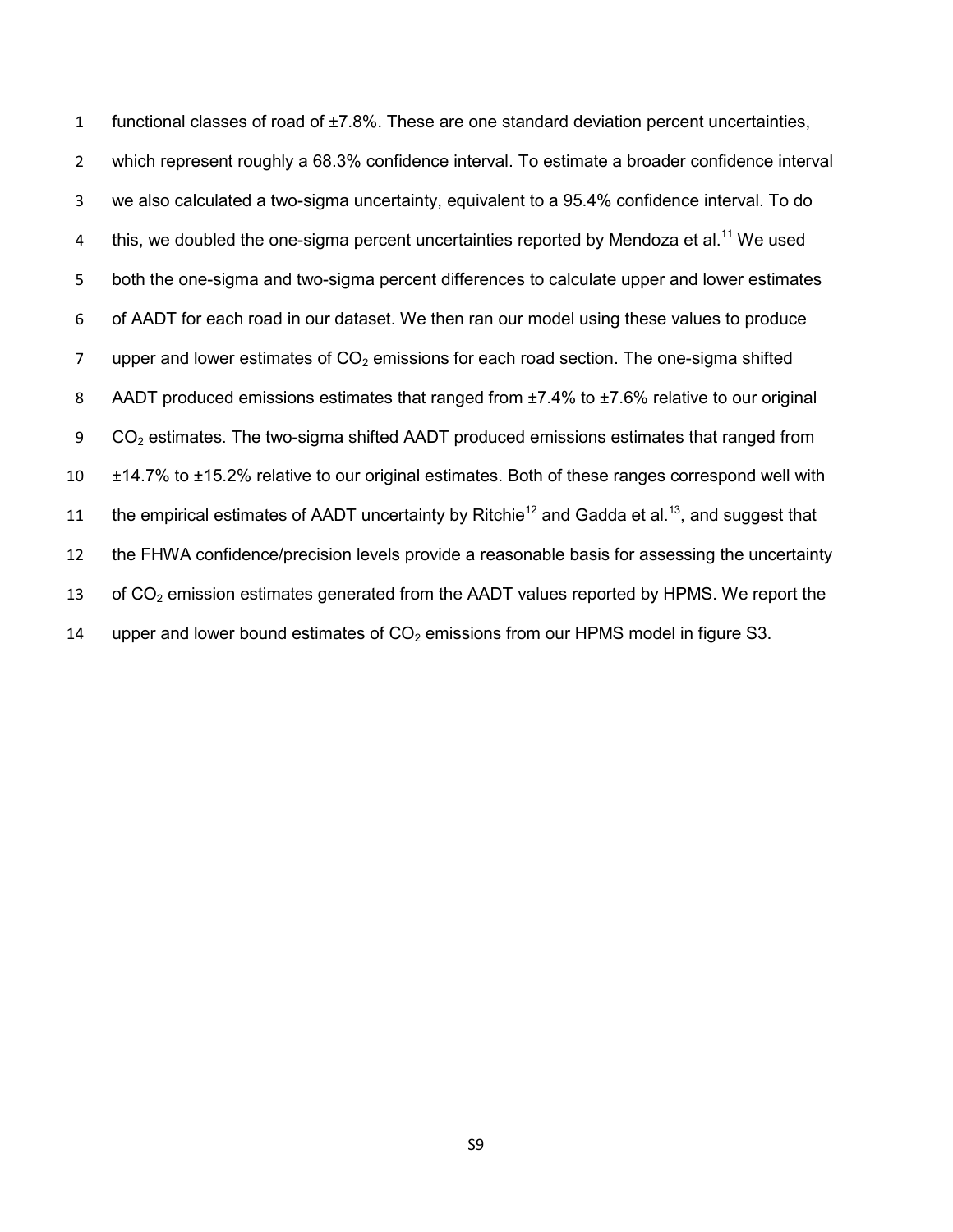

 $\frac{1}{2}$ Figure S3. Plot of CO<sub>2</sub> estimates from HPMS, FHWA, EDGAR and Vulcan. Solid gray line shows upper and lower estimates from HPMS model run with two-sigma percent changes in AADT. Dashed gray line shows upper and lower estimates from one-sigma percent change in AADT.

- 
- 
- 

- 
- 
- 
- 
- 
-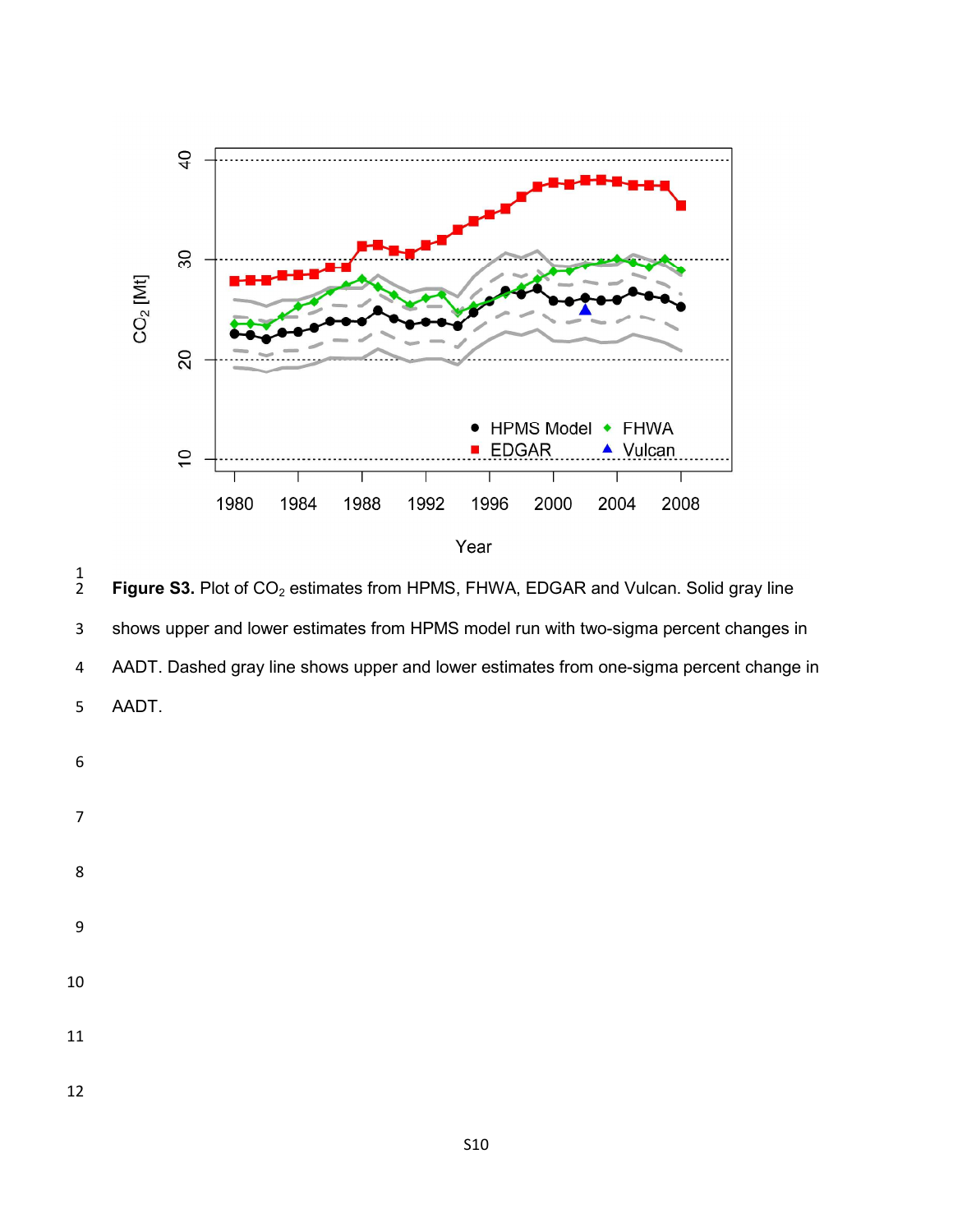# 1 **Results of panel regression.**

| Number of obs.                            | 10150              |                       |          |
|-------------------------------------------|--------------------|-----------------------|----------|
| F(389, 9760)                              | 1513.35            | R-squared             | 0.933    |
| Prob. > F                                 | 0.0000             | Root MSE              | 104.29   |
|                                           |                    |                       |          |
| <b>Variable</b>                           | <b>Coefficient</b> | <b>Standard Error</b> | t        |
| pop / $km^2$                              | $-26.684$          | 2.971                 | $-8.980$ |
| pop / $km^2$ > 10                         | 13.842             | 3.296                 | 4.200    |
| pop / $km^2$ > 50                         | 10.577             | 1.531                 | 6.910    |
| pop / $km^2$ > 100                        | 3.580              | 0.463                 | 7.740    |
| pop / $km^2 > 200$                        | 0.036              | 0.197                 | 0.180    |
| pop / $km^2$ > 500                        | $-0.418$           | 0.100                 | $-4.170$ |
| pop / $km^2$ > 1000                       | $-0.713$           | 0.095                 | $-7.530$ |
| pop / $km^2 > 2000$                       | $-0.346$           | 0.082                 | $-4.200$ |
| pop / $km^2$ > 3000                       | 0.130              | 0.060                 | 2.170    |
| pop / $km^2 > 4000$                       | $-0.243$           | 0.073                 | $-3.340$ |
| pop / km <sup>2</sup> > 5000              | 0.140              | 0.073                 | 1.900    |
| $\overline{pop}$ / km <sup>2</sup> > 6000 | 0.120              | 0.031                 | 3.880    |
| constant                                  | 775.924            | 85.122                | 9.120    |

2

3 **Table S1.** Results of panel regression analysis. Dependent variable is tons of CO<sub>2</sub> emissions

4 per mile of road. Town and year fixed effects not shown.

5

### 6 **References for Supplemental Information**

- 7 1. *Highway Performance Monitoring System Field Manual, Chapter 4*; Federal Highway
- 8 Administration: Washington, DC, 2005; http://www.fhwa.dot.gov/ohim/hpmsmanl/chapt4.cfm
- 9 2. *Highway Statistics Series, Table VM-2*; Federal Highway Administration: Washington,
- 10 DC, 1980 2010. http://www.fhwa.dot.gov/policyinformation/statistics.
- 11 3. *Documentation for Emissions of Greenhouse Gases in the U.S. 2005, Table 6-1.*
- 12 *DOE/EIA-0638 (2005)*; Energy Information Administration: Washington, DC, 2007.